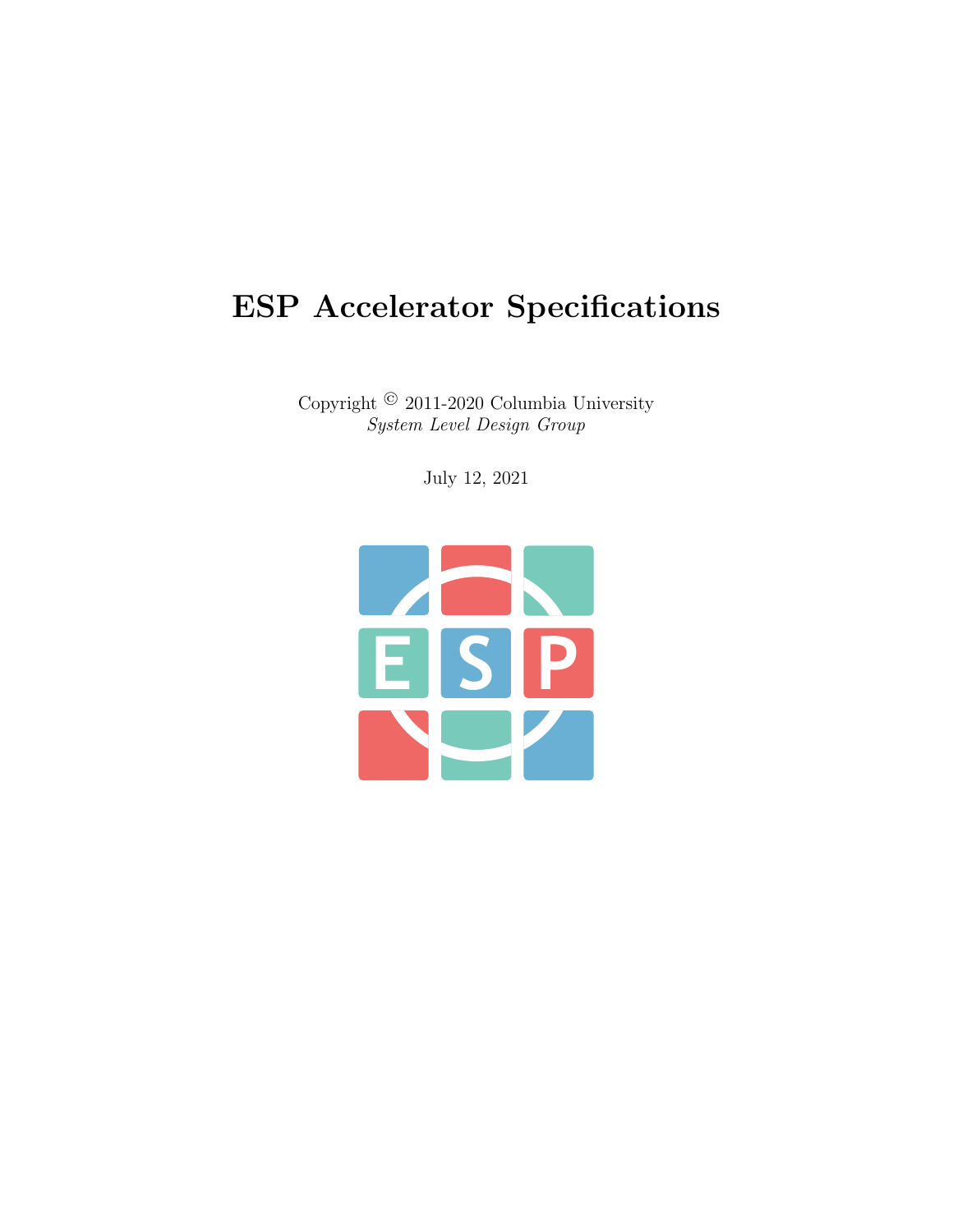## **Contents**

|  | 1 Introduction                   |  |
|--|----------------------------------|--|
|  |                                  |  |
|  | 2 ESP Accelerator Specifications |  |
|  |                                  |  |
|  |                                  |  |
|  |                                  |  |
|  |                                  |  |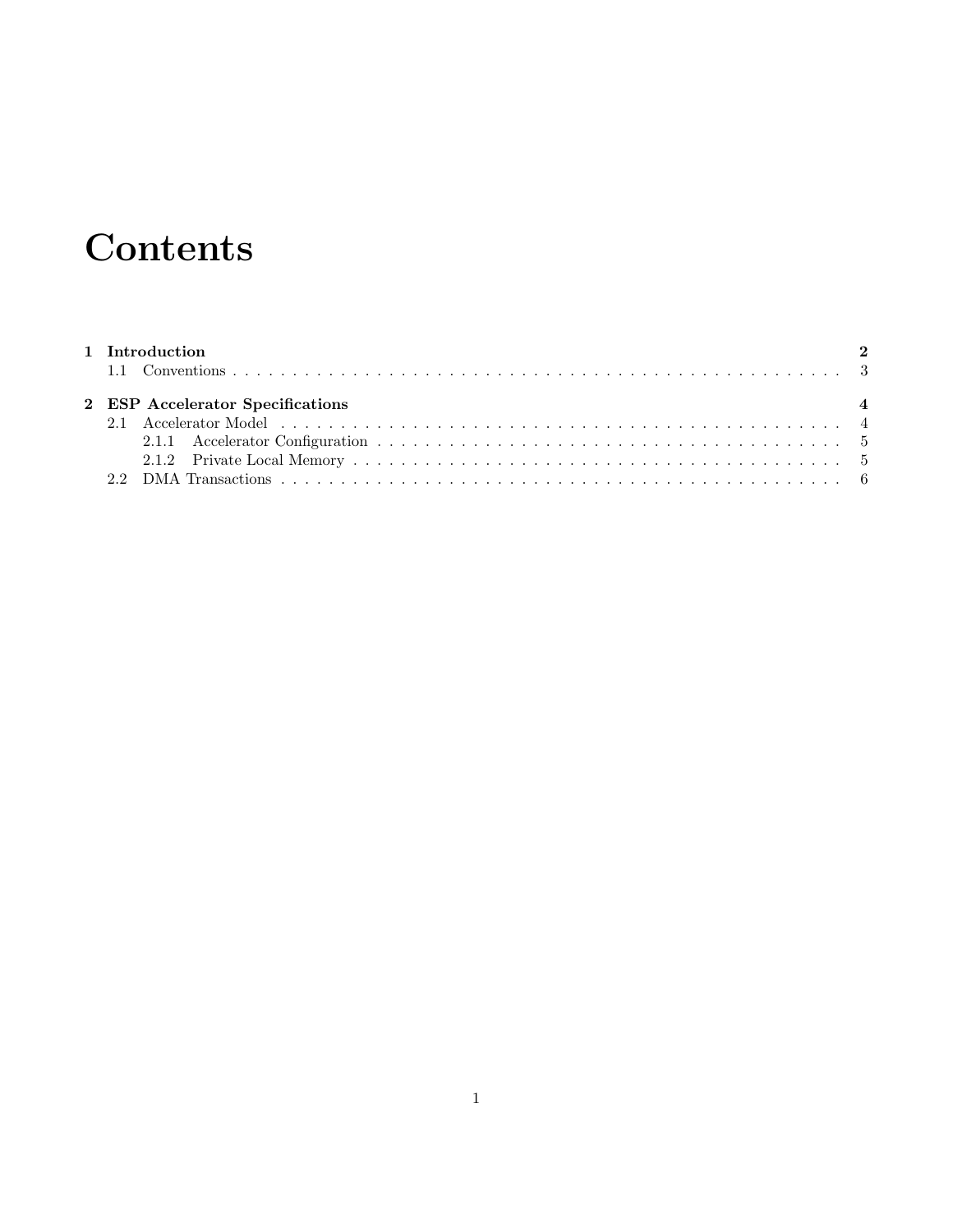# <span id="page-2-0"></span>1. Introduction

This document describes the signal-level protocol specification of an ESP accelerator. The guide is intended for RTL designers who wish to implement a native ESP accelerator using a hardware-description language, such as SystemVerilog, or VHDL. Any accelerator that complies with the protocol specification described in this guide can be integrated in ESP and leverage all platform services through the ESP accelerator socket.

This document does not describe the *ESP third-party accelerator flow*. The latter enables the seamless integration of an existing accelerator IP leveraging an ARM AMBA open standard interface.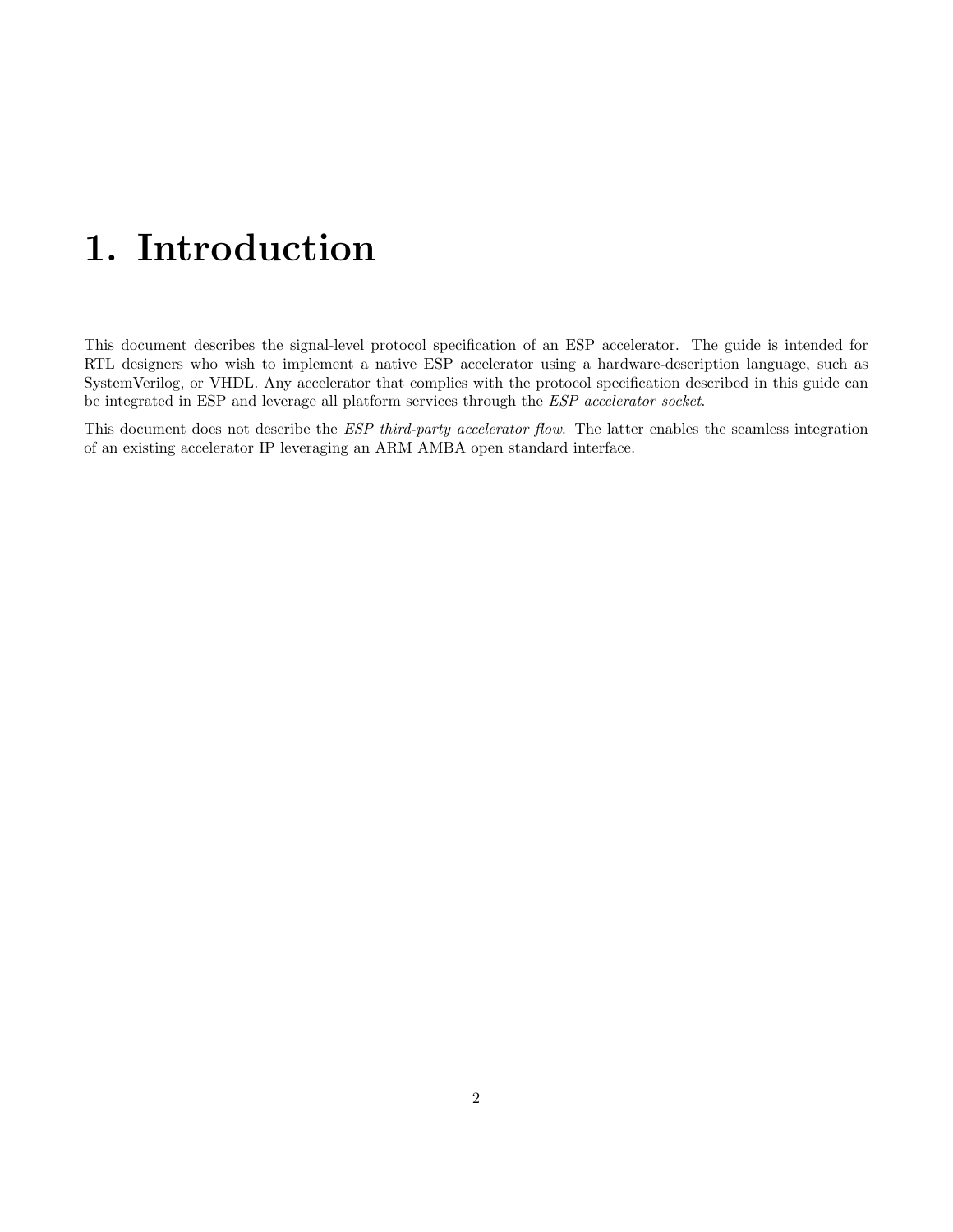### <span id="page-3-0"></span>1.1 Conventions

- bitwidth: number of bits. This is typically associated to a signal, or to a unit of data.
- token: the unit of input or output data transferred between the accelerator and the ESP socket. The bitwidth of a token depends on the particular accelerator and may vary across different transactions over a bus or data channel.
- beat: the unit of data transferred on a bus, or a data channel. The bitwidth of one beat depends on the particular implementation of the accelerator (e.g.  $dma32$  or  $dma64$ ) and not on the data type of the input or output token in a transaction. Therefore, for any given implementation of an ESP accelerator, the bitwidth of a beat is constant.
- flit: the unit of data transferred over a network-on-chip (NoC). For ESP accelerators, the bitwidth of a flit is equal to the bitwidth of a beat plus two bits. These additional bits indicate if the flit is the head, part of the body, or the tail of a packet.
- packet: a set of flits transferred in an ordered sequence across the NoC. Packets must have one header flit, one tail flit and as many body flits as necessary. Single-flit packets have just one flit with both head and tail bits set. A packet that is granted a link of the NoC will traverse such link from head to tail not interleaved with another packet.
- initiator or master: a component that can initiate a transaction over a bus, or a NoC.
- target or slave: a component that servers a transaction initiated by a master.
- latency-insensitive channel (LIC): a bundle of data wires and two control wires named ready and valid. During read transactions, the master drives the ready control signal, while the slave drives the data and the paired valid control signal. Roles are inverted for write transactions. A beat is transferred over a LIC when both ready and valid are set. Both master and slave have the ability to delay the transfer of a beat for as many cycles as necessary. For more on latency-insensitive channels please refer to [\[Carloni, 2015\]](#page-9-0).
- CSR: configuration and/or status register.
- DMA: the acronym for *direct-memory access*. When referring to an ESP accelerator, the term DMA refers to the mechanism used by the accelerator to access data in the system memory hierarchy. A DMA transaction initiated by an accelerator in ESP may be accessing external memory *directly* or by mediation of the ESP cache hierarchy. The selection is managed by software at run time and is transparent to the accelerator.
- PLM: the accelerator's private local memory, composed of a set of SRAM bank groups customized for the accelerator's datapath.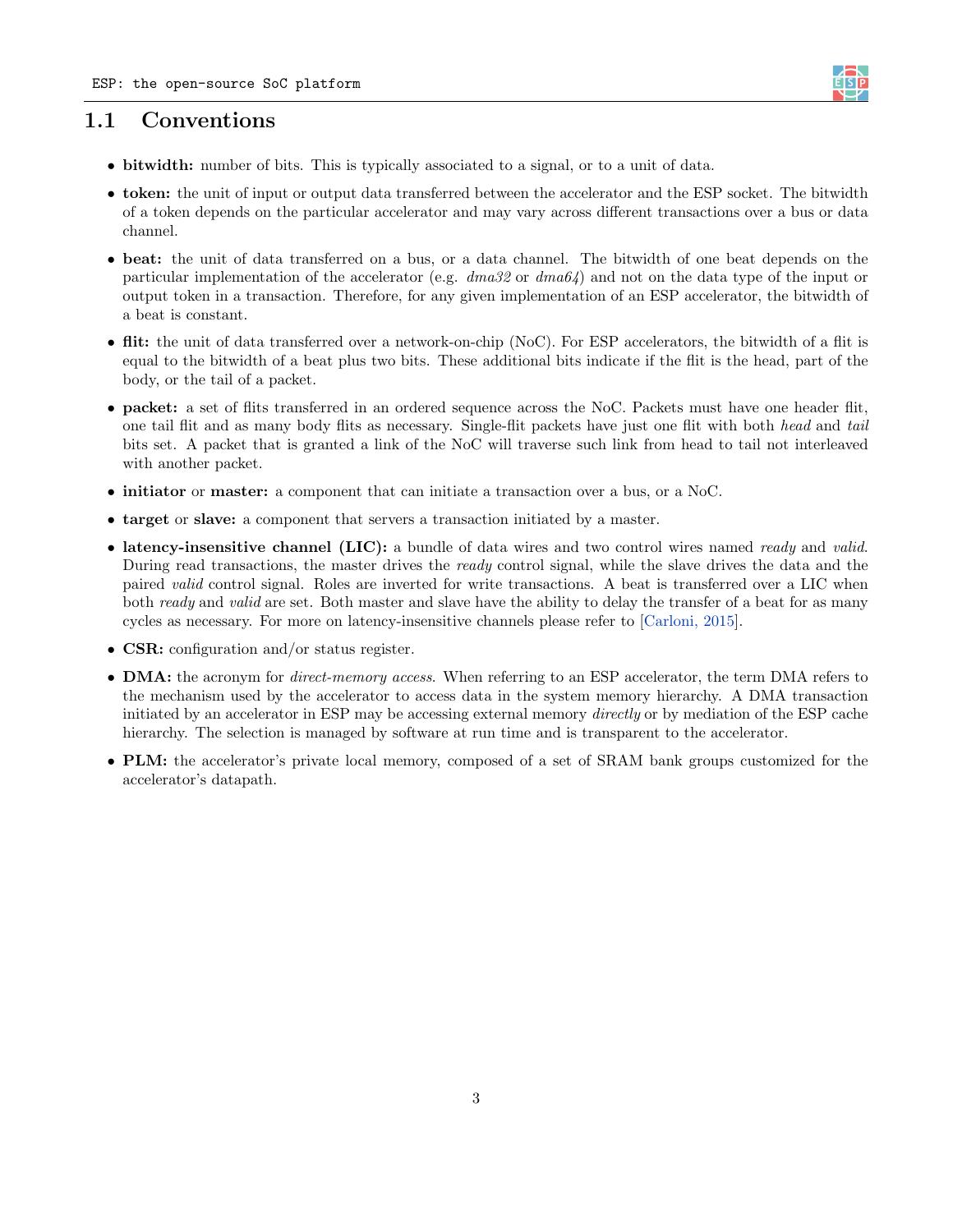## <span id="page-4-0"></span>2. ESP Accelerator Specifications

### <span id="page-4-1"></span>2.1 Accelerator Model

The block diagram of Figure [2.1](#page-4-1) illustrates the ESP accelerator socket and shows the three main set of signals at the interface of an ESP accelerator: read and write port for data transfers through DMA requests, configuration port and interrupt line.



Figure 2.1: Block diagram of ESP accelerator tiles

A typical ESP accelerator is composed of three control blocks (configuration, load, store), one or more computation blocks and a customized private local memory (PLM).

Once configuration registers are valid, the configuration block activates the other components. The load module initiates the first DMA transaction to fetch the input data, or a portion of it, from the system memory hierarchy into the PLM. Next, the computation blocks process the available input and produce the corresponding output. Finally, the store block writes back the output to the system memory hierarchy with a DMA request. A single accelerator invocation from software typically results into multiple iterations of load, compute and store phases, therefore we recommend implementing a portion of the PLM as a set of ping-pong buffers to enable pipelining. Depending on the particular task and accelerator implementation, this strategy may significantly improve the overall accelerator throughput by masking most of the time for data transfers with the overlapping computation steps.

The above accelerator model corresponds to what ESP automation provides through any of the available high-level synthesis flows. RTL designers are not required to follow these directions, as long as they comply with the signal-level protocol at the interface with the ESP socket.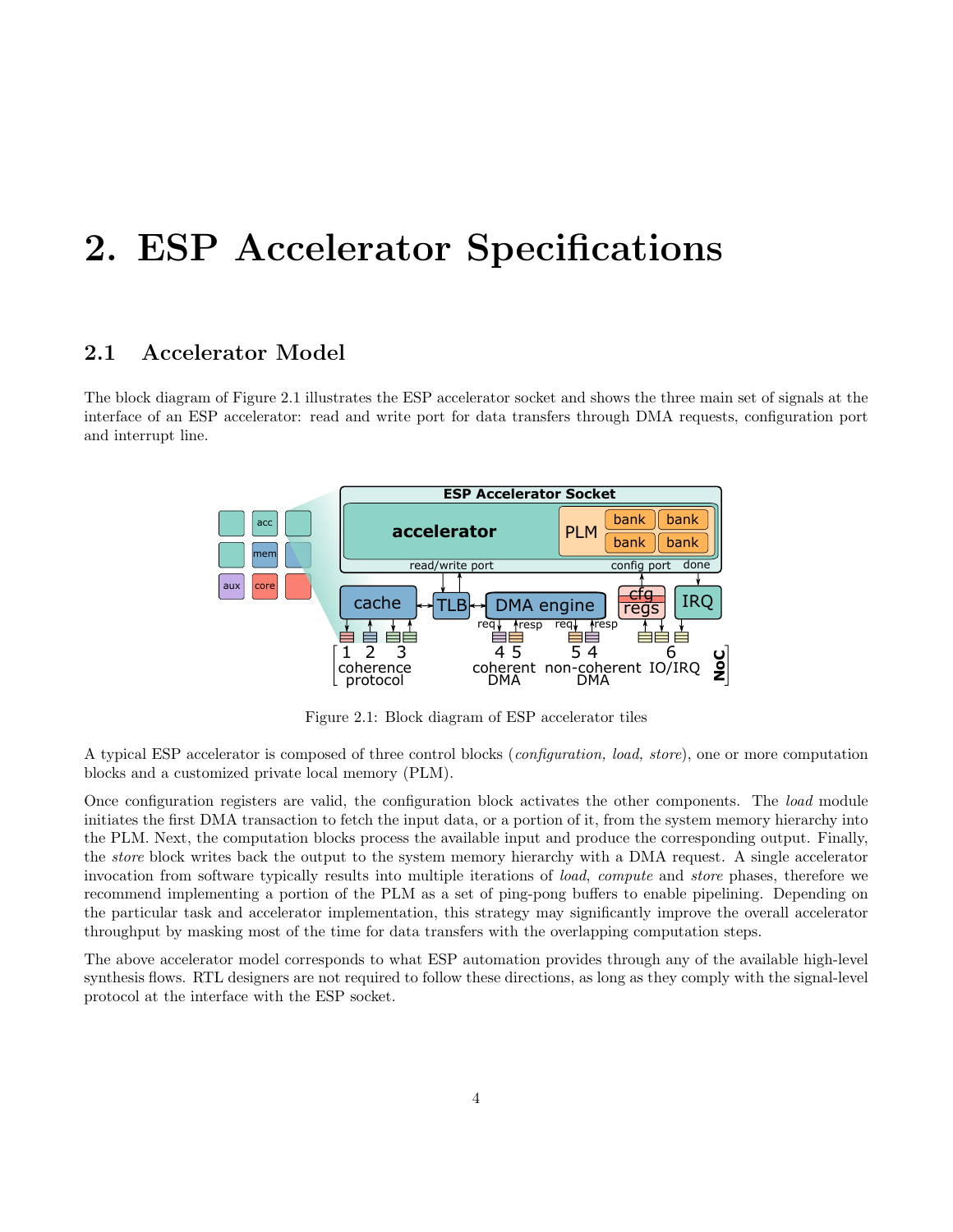#### <span id="page-5-0"></span>2.1.1 Accelerator Configuration

The configuration block regulates the accelerator execution and implements the interface with software by sampling the value of common and user-defined configuration registers located in the ESP socket.

| Signal                                     | <b>Driver</b>            | Description                                                                                                             |
|--------------------------------------------|--------------------------|-------------------------------------------------------------------------------------------------------------------------|
| c1k                                        | socket                   | accelerator clock.                                                                                                      |
| rst                                        | socket                   | accelerator reset active low. The socket activates this                                                                 |
|                                            |                          | reset signal when software clears the interrupt request to                                                              |
|                                            |                          | ensure that the accelerator is ready for a new invocation                                                               |
|                                            |                          | and internal state is clean. If the accelerator is expected to                                                          |
|                                            |                          | retain its state across different invocations, a user-defined                                                           |
|                                            |                          | configuration register can be used to implement a software-                                                             |
|                                            |                          | controlled reset signal.                                                                                                |
| conf_done                                  | socket                   | Configuration registers are valid and computation can                                                                   |
|                                            |                          | start. This signal is active high and asserted for one clk                                                              |
|                                            |                          | cycle to trigger the accelerator execution.                                                                             |
| conf_info_ <register_name></register_name> | socket                   | User-defined configuration input.<br>The corresponding                                                                  |
|                                            |                          | memory-mapped configuration registers are automatically                                                                 |
|                                            |                          | generated in the ESP socket when creating the SoC in-                                                                   |
|                                            |                          | stance. There can be up to 14 user-defined registers that                                                               |
|                                            |                          | must be listed in the accelerator definition XML file. For                                                              |
|                                            |                          | each register the accelerator must expose one confinio-                                                                 |
|                                            |                          | input. Bitwidth must be between 1 and 32 bits. These in-                                                                |
|                                            |                          | puts should be considered valid when the conf_done input                                                                |
|                                            |                          | is active high.                                                                                                         |
| acc_done                                   | accelerator              | Single-cycle pulse active high. This flag indicates that the                                                            |
|                                            |                          | accelerator has completed its task. The pulse should occur                                                              |
|                                            |                          | only after the last DMA write transaction has completed                                                                 |
|                                            |                          | and all output data have been transferred from the PLM                                                                  |
|                                            |                          | to the memory hierarchy. Asserting acc_done will trigger                                                                |
|                                            |                          | an interrupt request to the interrupt controller located in                                                             |
|                                            |                          | the ESP auxiliary tile. The software interrupt handler is<br>responsible for clearing the interrupt, thus resetting the |
|                                            |                          | state of the socket and activating the rst input of the ac-                                                             |
|                                            |                          | celerator.                                                                                                              |
| debug                                      | $\overline{accelerator}$ | 32-bit debug output. The accelerator designer can use this                                                              |
|                                            |                          | output to encode error codes. The state of this output can                                                              |
|                                            |                          | be accessed through the common memory-mapped regis-                                                                     |
|                                            |                          | ters present in the socket.                                                                                             |
|                                            |                          |                                                                                                                         |

| Table 2.1: Description of the ESP accelerator configuration port. |  |
|-------------------------------------------------------------------|--|
|-------------------------------------------------------------------|--|

#### <span id="page-5-1"></span>2.1.2 Private Local Memory

The PLM can be generated with the ESP Memgen utility, which combines SRAM primitives available as part of the target technology libraries. Alternatively, the accelerator designer can manually implement the PLM in RTL.

The PLM is not memory mapped, hence it is not exposed to software. Furthermore, the PLM is not part of the SoC cache hierarchy as it is solely intended as a customized working buffer for the accelerator data path. As a result, the PLM has no external interface exposed to the ESP accelerator socket and RTL designers are not required to comply with any hierarchy convention or signal-level protocol to implement the PLM, unless they use the ESP Memgen utility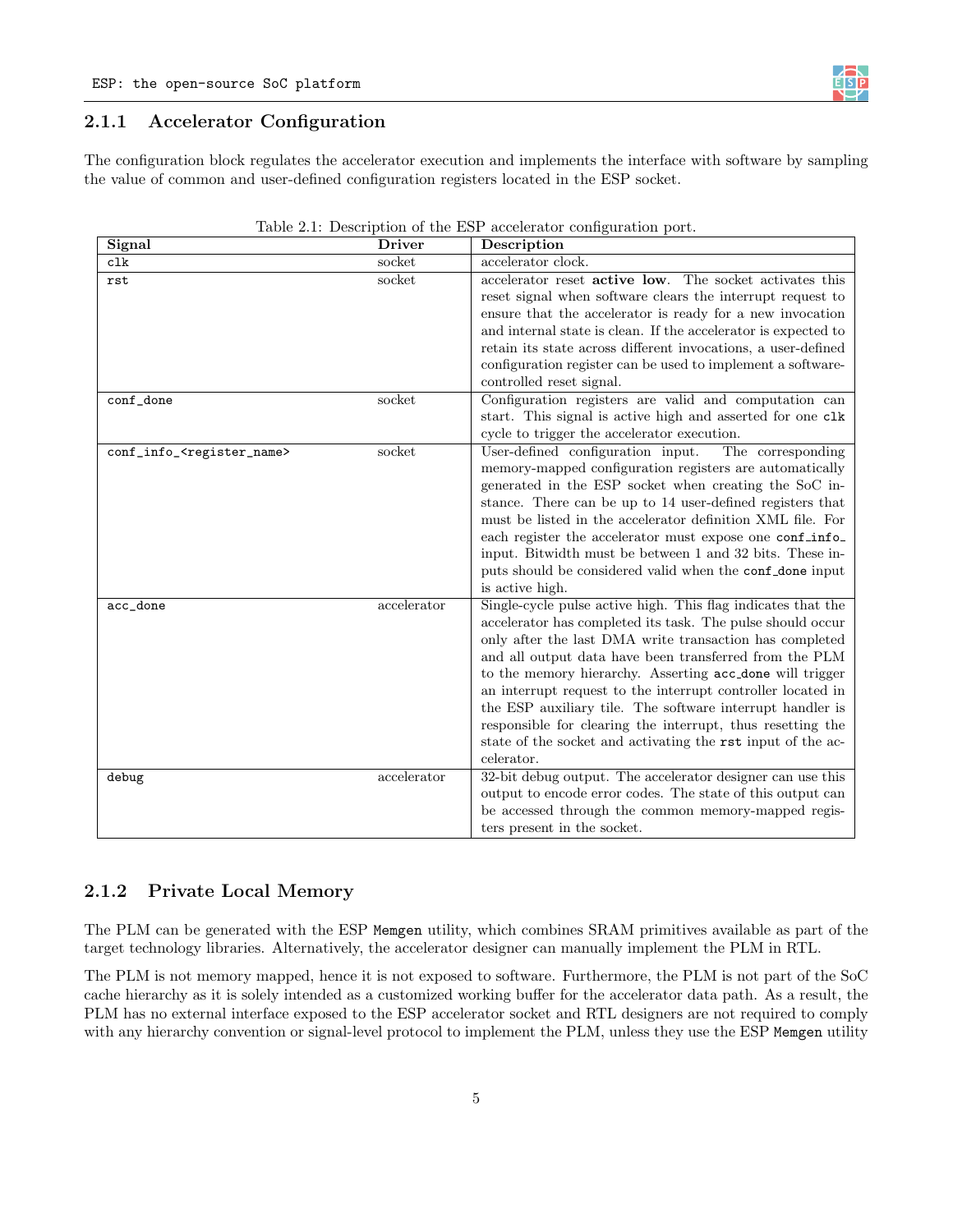(refer to the ESP Memory Generator documentation for further information). Accelerators that operate on small batches of data and don't have particular buffering requirements can also be implemented without a PLM.

### <span id="page-6-0"></span>2.2 DMA Transactions

The master of a direct-memory access (DMA) transaction is always an accelerator. The accelerator initiates a DMA read transfer through the dma read ctrl channel and a DMA write transfer through the dma write ctrl channel. Tables [2.2](#page-6-1) and [2.3](#page-6-2) describe the fields and the encoding of the two control channels.

DMA control channels are LIC that follow a simple protocol [\[Carloni, 2015\]](#page-9-0): when both valid and ready control signals are set, the value of the data bus is sampled by the slave. From the accelerator view point valid and ready are independent and there should be no combinational path between the two signals.

<span id="page-6-1"></span>Table 2.2: Encoding of DMA size Encoding Name Bitwidth 000 | BYTE | 8

**E S P**

| റററ | BYTE         |    |
|-----|--------------|----|
| 001 | <b>HWORD</b> | 16 |
| 010 | WORD         | 32 |
| 011 | <b>DWORD</b> | 64 |
|     |              |    |

An ESP accelerator does not issue requests using physical addresses. The field *index* of the control channels indicates an offset with respect to a virtual memory region reserved for the accelerator. The ESP device driver allocates this region in virtual pages and generates a corresponding page table. The ESP accelerator socket handles address translation, therefore the accelerator can operate as if the reserved area was contiguous.

Table 2.3: Description of the DMA control channels  $dma\_read\_ctrl$  and  $dma\_write\_ctrl$ .

<span id="page-6-2"></span>

| Signal                            | <b>Driver</b> | Description                                                         |
|-----------------------------------|---------------|---------------------------------------------------------------------|
| dma_[read write]_ctrl_data_index  | accelerator   | Offset of a DMA read or write transaction expressed as              |
|                                   |               | number of beats. This offset is used to compute the starting        |
|                                   |               | address of the transaction.                                         |
| dma_[read write]_ctrl_data_length | accelerator   | Length of a DMA read or write transaction expressed as              |
|                                   |               | number of beats.                                                    |
| dma_[read write]_ctrl_data_size   | accelerator   | Bitwidth of the data token for the DMA transaction. This            |
|                                   |               | signal is used to correct the NoC flits when the processor          |
|                                   |               | architecture follows the <i>big endian</i> convention to store data |
|                                   |               | in memory. This signal follows the encoding in Table 2.2.           |
| dma_[read write]_ctrl_valid       | accelerator   | Flag indicating a new DMA transaction request. When set,            |
|                                   |               | all data fields must be valid. This flag must not depend            |
|                                   |               | combinationally on the corresponding ready signal.                  |
| dma_[read write]_ctrl_ready       | socket        | Flag indicating that the ESP socket is ready to accept a            |
|                                   |               | new DMA request. This flag must not depend combina-                 |
|                                   |               | tionally on the corresponding <i>valid</i> signal.                  |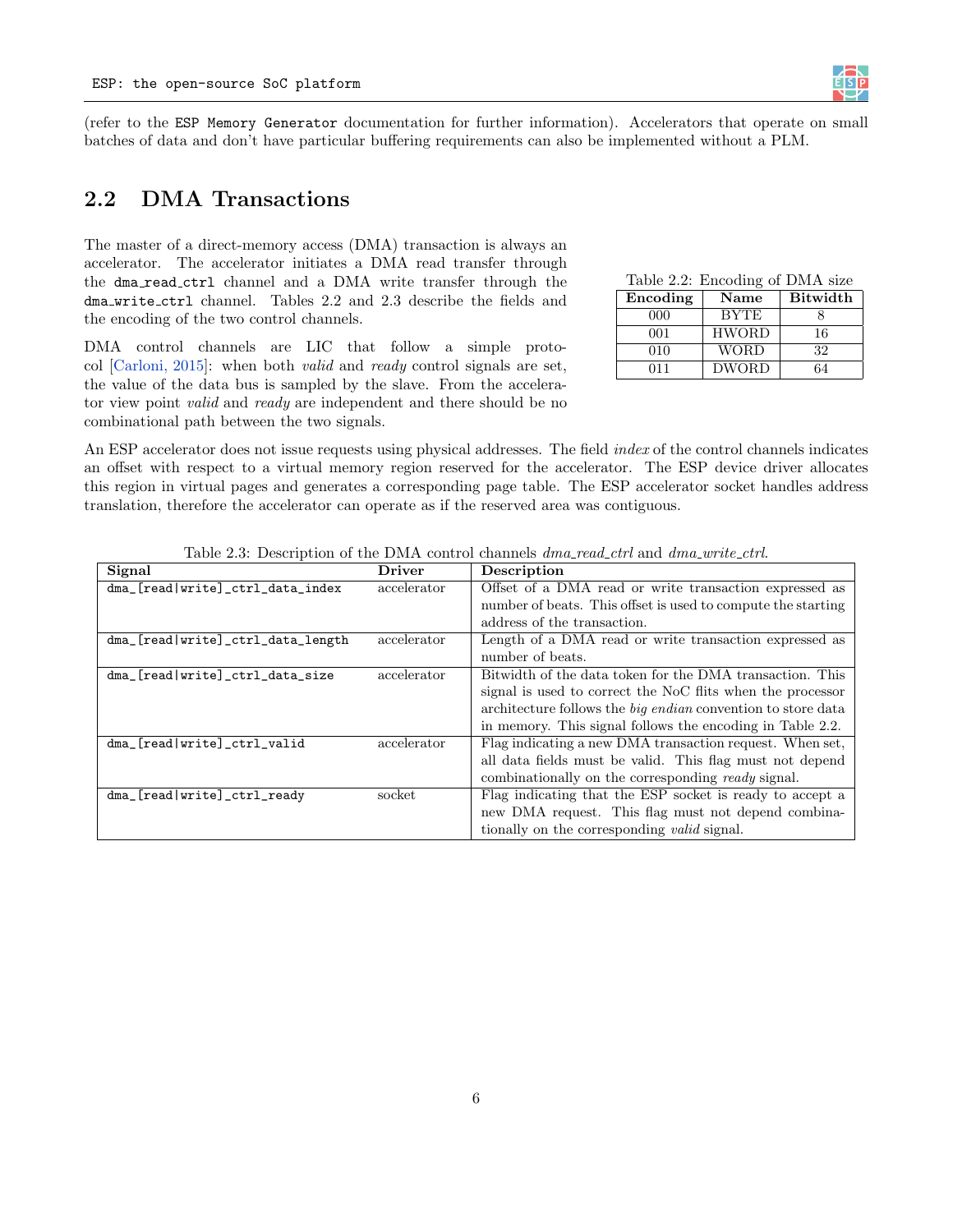<span id="page-7-1"></span>

<span id="page-7-0"></span>For an accelerator with N-bits DMA interface (e.g. 64 bits), the physical address in bytes of a DMA transaction is computed by the ESP socket as follows:

$$
addr = walk\_accelerator\_ptable/index*N/8)
$$
\n(2.1)

The user-level driver is responsible to prepare data in memory using the same offsets used for DMA transfers by the accelerator. Offset calculation can be defined at design time by hard-coding the logic to compute offsets in the accelerator. Alternatively, offsets can be computed in software and configured at run time through user-defined control and status registers (CSRs).



Figure 2.2: Example of a DMA read transaction. Signals driven by the ESP socket are marked in blue.

A DMA transaction is initiated with a single beat transfer on the DMA control channels. Once this transfer completes on the read control channel, the accelerator waits for the socket to fetch the requested data by setting ready high on the DMA read channel. A beat is successfully transferred any time ready and valid are set high during the same cycle. There is no restriction on the throughput of the transfer: the accelerator can apply backpressure by de-asserting the ready signal at any time. However, the accelerator must eventually complete the transaction by receiving exactly the number of beats requested. Early termination will cause a deadlock condition of the socket. Depending on the length of the transfer, deadlock can propagate to the NoC and even to a memory tile.



Figure 2.3: Example of a DMA write transaction. Signals driven by the ESP socket are marked in blue.

Symmetrically, when a DMA read transfer is configured, the accelerator must transfer the exact number of beats set with the *length* field. Data beats are transferred through the DMA write channel by setting the *valid* flag high when the corresponding data signal is valid. A beat is transferred when both *valid* and *ready* are set during the same cycle. No restriction is imposed on the throughput of the transfer. The accelerator must hold valid data on the DMA write channel when the socket is not ready to sample it. This condition may occur in case of contention for NoC links, or external memory channels.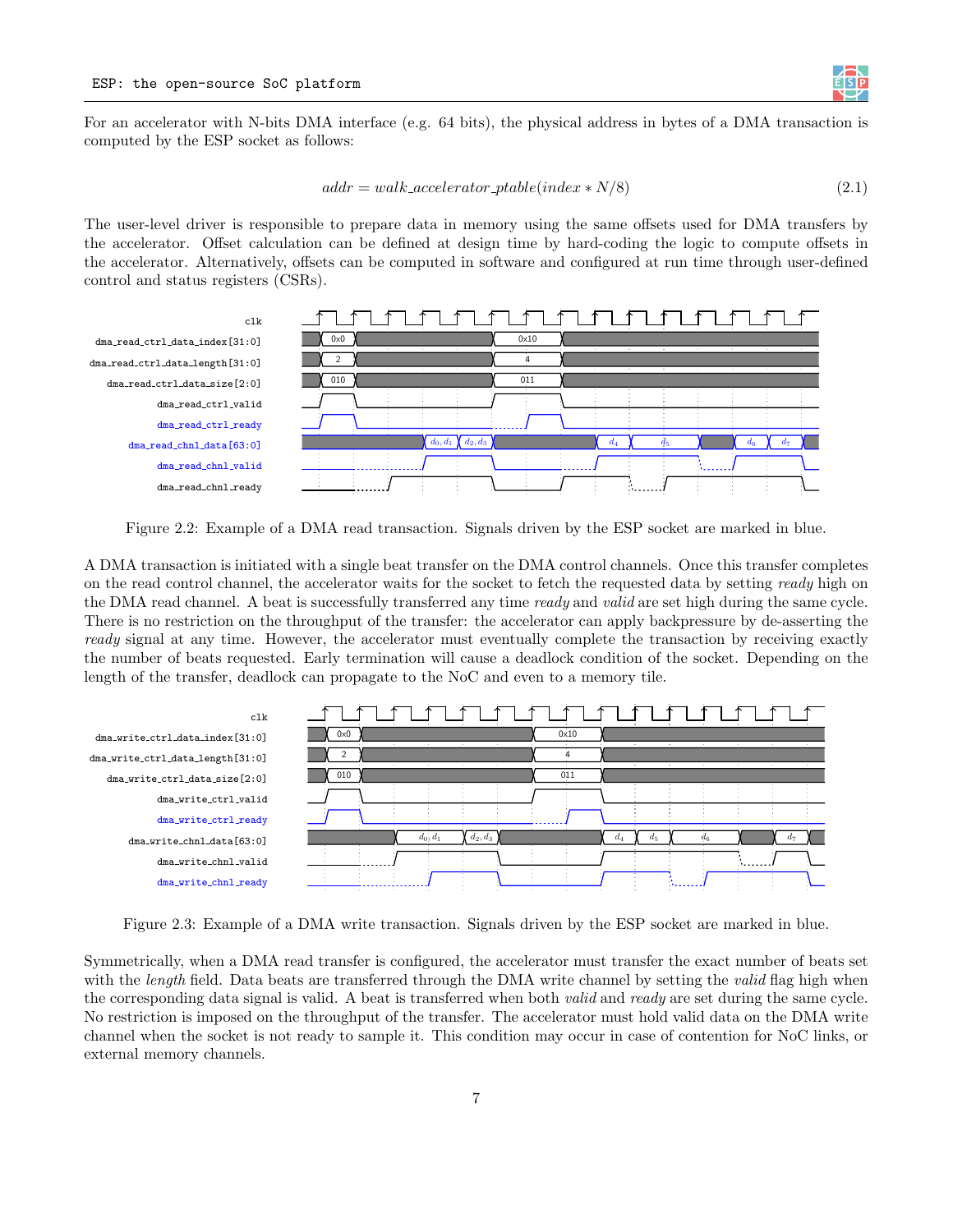

Figure [2.2](#page-7-0) and [2.2](#page-7-1) show two examples of DMA read and DMA write transactions. Signals in blue are driven by the socket, while signals in black are driven by the accelerator. Dotted lines indicate back-pressure, which can be applied by either the accelerator or the socket.